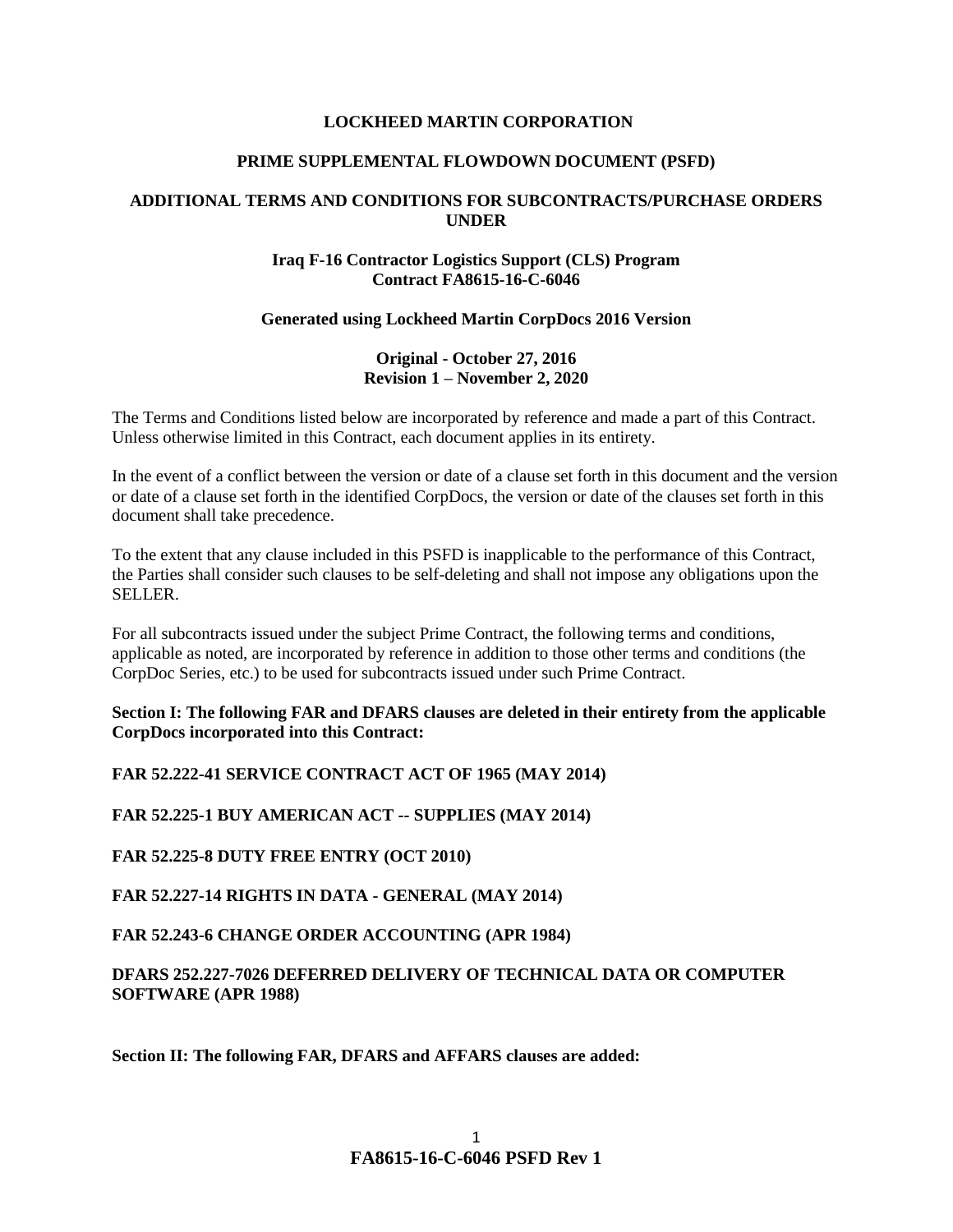# **FAR 52.204-21 BASIC SAFEGUARDING OF COVERED CONTRACTOR INFORMAITON SYSTEMS (JUN 2016).**

**FAR 52.227-21 TECHNICAL DATA DECLARATION, REVISION, AND WITHHOLDING OF PAYMENT-MAJOR SYSTEMS (MAY 2014).** (Applies if this subcontract requires delivery of technical data. "Contracting Officer" means "Lockheed Martin." "Government" means "Lockheed Martin" in paragraph (b)(2) and "Lockheed Martin or Government" in paragraph (d).)

**FAR 52.228-3 WORKERS' COMPENSATION INSURANCE (JUN 2014).** (Applies if Seller will perform work subject to the Defense Base Act 42 U.S.C. 1651 et seq.)

**FAR 52.229-8 TAXES -- FOREIGN COST-REIMBURSEMENT CONTRACTS (MAR 1990).** (Does not apply for Commercial Items as defined in FAR 2.101. In paragraph (b), "Contracting Officer" and "Government of the United States" mean "Lockheed Martin." The blank is completed with Iraq.)

**DFARS 252.208-7000, "INTENT TO FURNISH PRECIOUS METALS AS GOVERNMENT-FURNISHED MATERIAL" (DEC 1991).** (Applies in all solicitations for subcontracts for items containing precious metals.)

**DFARS 252.225-7027 RESTRICTION ON CONTINGENT FEES FOR FOREIGN MILITARY SALES (APR 2003).** (The reference to the clause in paragraph (a) means FAR 52.203-5. The blank in paragraph  $(b)(1)$  is completed with "any Government." Subparagraph  $(b)(2)$  is deleted.)

**DFARS 252.225-7028 EXCLUSIONAR POLICIEWS AND PRACTICES OF FOREIGN GOVERNMENTS (APR 2003) (**Does not apply for Commercial Items as defined in FAR 2.101)**.**

**DFARS 252.225-7994 (DEVIATION 2015) ACCESS TO CONTRACTOR & SUBCONTRACTOR RECORDS IN THE UNITED STATES CENTRAL COMMAND THEATER OF OPERATIONS (MAR 2015)** (Applicable to all subcontracts in excess of \$100,000.).

**DFARS 252.228-7001 GROUND AND FLIGHT RISK (JUN 2010). (**In paragraph (a)(1)(i) "this contract" means "the prime contract." The following is added at the beginning of the clause: "Communications between Seller and the Government shall be made through Lockheed Martin. Any equitable adjustment provided for this clause shall be implemented in this contract to the extent such adjustment is implemented in the prime contract." Subparagraphs  $(d)(2)(ii)$ ,  $(d)(3)(ii)$  and the last sentence of subparagraph (j)(2) are deleted. Does not apply for Commercial Items as defined in FAR 2.101**.)**

**DFARS 252.237-7010 PROHIBITION ON INTERROGATION OF DETAINEES BY CONTRACTOR PERSONNEL (JUN 2013).** (Applies if subcontract requires subcontractor personnel to interact with detainees in the course of their duties.)

**DFARS 252.243-7002 REQUESTS FOR EQUITABLE ADJUSTMENT (DEC 2012).** (Applies if subcontract is over \$150,000. "Government" means "Lockheed Martin." Does not apply for Commercial Items as defined in FAR 2.101)**.**

**DFARS 252.246-7001 WARRANTY OF DATA (MAR 2014).** (Applies if Seller is required to provide data. "Government" means "Lockheed Martin or the Government." "Contracting Officer" means "Lockheed Martin." The last sentence in paragraph (b) is changed to read as follows: "The warranty period shall extend for three years after completion of delivery of the data to Lockheed Martin, or if the data is delivered to the Government, either by Lockheed Martin or Seller, the warranty period shall extend